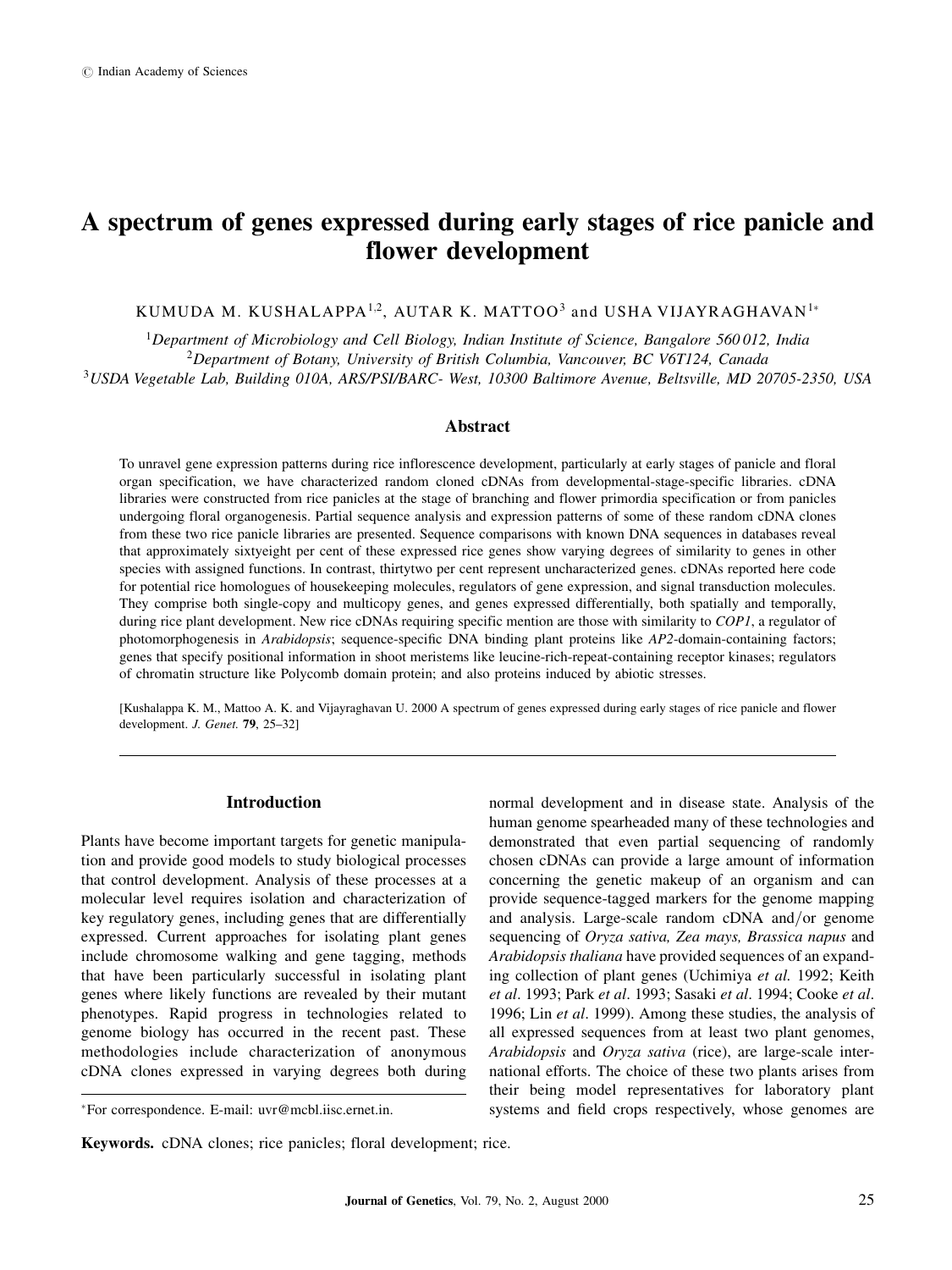also amenable to global sequence analysis. For a fraction of the rice and Arabidopsis genes, a probable function has been assigned on the basis of sequence similarity to previously studied genes from other systems. Apart from sequence similarity, function can be hypothesized from RNA and protein synthesis patterns and can be further tested through phenotypic analysis of plants with gain-of-function or lossof-function alleles. These latter molecular-genetic tools are available for both these plant species.

Genes expressed in a developmental-stage-specific and/or tissue-specific manner are of interest for various reasons. One compelling reason is the likelihood of identifying regulators of a pathway or identifying genes that in turn are regulated by such molecules. In addition to specific expression patterns, these molecules can lend themselves for use as markers to study development; also their regulatory elements can provide ways to achieve directed expression of foreign genes. Such cDNAs are also adaptable for DNA-chip technology for use in transcript monitoring in functional genomic studies. In rice, panicle and flower development is under environmental and genetic control; development of a mature flower from the stage of panicle initiation occurs in a step-wise manner over a four to five week period (Hoshikawa 1989). Most of our current knowledge on initiation and morphogenesis of flowers is derived from analysis of dicot model plants (Weigel and Meyerowitz 1995). Understanding these phenomena in rice, a member of the grassfamily, will provide clues on the evolution of a morphologically diverse form, where the branched inflorescence and derived floral structure are unique characteristics.

In an attempt to identify rice genes expressed during early stages of panicle development or during floral organ specification we have constructed cDNA libraries from rice panicles at two developmental stages. Panicles elaborating branches with newly specified flower primordia or panicles with flowers undergoing organogenesis were taken for analysis. This study should thus add to the wealth of emerging plant expressed sequence tags (ESTs) from the Arabidopsis and rice sequencing projects. Here we present partial sequence analysis of some random cDNA clones from these panicle libraries. For a few genes a putative function could be predicted on the basis of sequence similarity to other known genes in the databases. We have studied the genomic organization by Southern analysis and have probed expression patterns by Northern analysis of RNAs from various tissues for a few representative genes. Together these rice cDNAs provide start points for a reversegenetics approach to studying gene function.

#### Materials and methods

Construction of cDNA libraries and nucleotide sequence analysis: Two independently constructed rice panicle cDNA libraries were the source of clones used in the study. These libraries were constructed from mRNA isolated from young panicles (Oryza sativa L., cv IR 64) at two different stages of development. Early panicles of length 0.5 cm to 1 cm are at the stage of floral meristem specification, while the branch primordia are well defined. Panicles of length 2 to 3 cm are termed late, wherein floral organogenesis is under way. Panicles were dissected away from the tightly rolled leaf sheath and were quickly frozen in liquid nitrogen before total RNA isolation (Crawford *et al.* 1986). Poly $(A)^+$ RNA was purified using Qiagen oligo-dT column. Five  $\mu$ g of poly $(A)^+$  RNA served as a template for cDNA synthesis. cDNA was primed using an XhoI oligo(dT)-linker primer provided by the kit and manufacturer's instructions were followed henceforth (Stratagene, USA). The cDNAs were size selected to be greater than 400 bp and then cloned unidirectionally into the EcoRI and XhoI sites of phage vector Uni-ZAP. The primary library in each case contained four to five million plaque-forming units. A portion of this unamplified primary library was used for picking up random plaques. The cDNAs in the plasmid (pBluescript-SK) were excised from each phage isolate according to the supplier's protocol. Sequence analysis of the double-stranded plasmid DNA was performed with an automated sequencer (Applied Biosystems, USA) using the dideoxy cycle sequencing protocol and the T3 primer that flanks the  $5'$  end of the cDNAs. The 5<sup>'</sup> end was partially sequenced ( $\sim$  700 bp of sequence obtained in each case) for all cDNAs isolated. DNA sequence analysis and database comparisons were done against GenBank entries, first at amino acid level with the BLASTX subroutine and at the nucleotide level by the BLASTN subroutine (Altschul et al. 1997). Additionally, searches were made against the rice EST collections at www.tigr.org/tdb/ogi (TIGR, The Institute for Genome Research, Rockville, USA) using the routine WU-BLAST.

RNA isolation and Northern blot analysis: In general total RNA was isolated from one gram each of the following tissues: root, shoot, leaf sheath, early panicles (less than 1 cm) and late panicles (1 to 3 cm), lemma/palea and stamen/carpel according to Crawford et al. 1986. Roots and shoots were obtained from 15-to-20-day-old young seedlings and other tissues mentioned above were from adult fieldgrown plants. For assessing induction by abiotic stress, seedlings 15 to 20 days post-germination were treated with 0.1 M NaCl for 14 h by submergence of their roots. Following this treatment roots and shoots were harvested separately and RNA isolated. Total RNA yield in all cases was quantified and 30  $\mu$ g of total RNA was denatured in formamide-containing buffer and then electrophoresed on denaturing 1.2% formaldehyde agarose gels. The RNA samples were blotted onto Hybond membranes (Amersham, UK) and then UV cross-linked. After prehybridization in Church buffer  $(0.5 M NaPO<sub>4</sub> pH 7.4, 1 mM EDTA and 7% SDS)$  for  $3 h$  at  $65^{\circ}$ C (Church and Gilbert 1984), the blots were hybridized in the same solution with the specified probe added at a concentration of a million cpm per ml. All probes were generated by random primer labelling reactions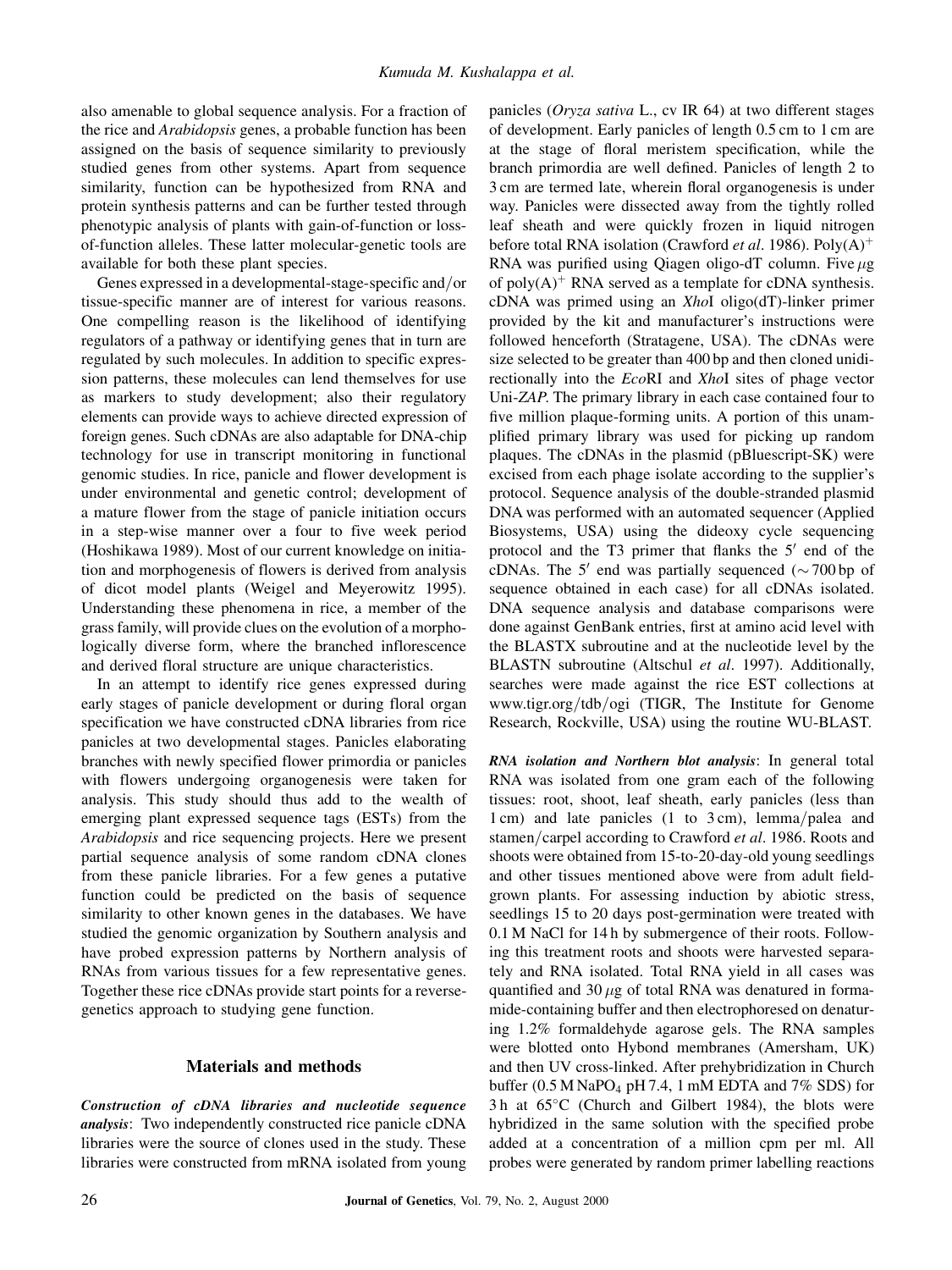of gel-purified cDNA inserts from the specified plasmid with  $[\alpha^{-32}P]$ dATP or  $[\alpha^{-32}P]$ dCTP (3000 Ci/mM) (Amersham). Post-hybridization membranes were washed twice in  $2 \times$  SSC, 0.1% SDS at room temperature and then twice in  $1 \times SSC$  at 65°C for 10 min (Sambrook *et al.* 1989). The blots were then subjected to autoradiography. The blots were subsequently probed with a rice cDNA encoding a ribosomal protein to normalize for mRNA loaded.

Plant genomic DNA isolation and Southern blot analysis: DNA was isolated from young leaves of rice (Oryza sativa L., cv IR 64) by CTAB method (Rogers and Bendich 1988). Five  $\mu$ g of the genomic DNA was digested with the indicated restriction enzymes in recommended buffer. The digested DNA was electrophoresed on a 0.7% agarose gel and then blotted onto Hybond nylon membranes. The radiolabelled probes were prepared and hybridizations were carried out as outlined above. The blots were washed with  $0.5 \times$  SSC at 65 $^{\circ}$ C.

### Results and discussion

#### Construction of rice panicle libraries representing two developmental stages

Rice flowers are generated on a branched inflorescence termed the panicle. The mature panicle bears eight to 10 flowering nodes on the main stem axis called the rachis. Each node bears a rachis branch, which in turn bears at its basal nodes secondary rachis branches and more terminally five or six pedicellate spikelets. The secondary branches themselves have two to four pedicellate spikelets. The development/morphogenesis of the mature panicle thus requires, first, specification of a defined number of primary rachis branch primordia, then of secondary rachis branch primordia, followed by specification of splikelet/floral primordia, and still later of the floral organ primordia. To explore changing patterns of gene expression that occur during early panicle morphogenesis we constructed two different stage-specific cDNA libraries. Scanning electron microscope based characterization of these stages has been reported previously (Hoshikawa 1989; Kushalappa et al. 1996). The earliest developmental stage taken for analysis was of panicles of length less than 1 cm, wherein the rachis branch primordia and floral primordia are being specified. The second stage was panicles at later developmental stage (length 1 to 3 cm), where glumes, lemma and palea have already been specified on individual floral primordia, and the development of the stamens and carpels is initiated. These libraries were arbitrarily termed early panicle cDNA library and late panicle cDNA library respectively, and they have been used to define genes expressed in the developing inflorescence. To optimize and facilitate the characterization of the expressed genes the cDNAs were size selected and cloned directionally in the commercially available vector  $\lambda$ Uni-ZAP. We anticipate that size selection of cDNAs together with directional cloning of full-length or nearfull-length inserts would aid in the identification of similarities to known genes and in the subsequent authentication of these homologies.

Our libraries, we expect, are representative since we obtained a primary unamplified titre of approximately 4 to 6 million plaque forming units (pfu). For a faithful depiction of the expressed genes that is reflective of their relative expression levels, random cDNAs were taken from the unamplified library itself. In addition the libraries were tested for the presence of cDNAs for a gene known to be expressed at early stages of floral meristem specification. OsMADS1 is a putative rice transcription factor with the DNA-binding sequence motif termed the MADS box. Previous characterization of the gene has shown that this gene is transcriptionally regulated with the earliest appearance of its mRNA being coincident with the appearance of morphologically discernible floral primordia (Chung et al. 1994; Vijayraghavan 1996). We screened the late panicle amplified library for  $OsMADS1$  cDNAs by high-stringency hybridization using a cloned gene-specific partial cDNA. From these analyses we estimate the abundance of this cDNA in the late amplified library as being one in 30,000 pfu (our unpublished data). These data thus provide assurance of the developmental stage specificity of these libraries and indicate that they are likely to contain other genes that are similarly regulated. Such early-stage-specific libraries from rice panicles are as yet unreported. The rice database currently has EST sequences from panicles that represent later stages of development, i.e. the stages of floral differentiation, ripening and grain maturation. Thus, sequences and cDNAs from our libraries should complement the information available through international EST sequencing programs.

#### Characterization of cDNA clones

cDNA inserts (released after EcoRI and XhoI digests) present in 20 randomly selected cDNAs were sized and found to be in the size range of 700 to1500 bp. Fifty clones from the early-panicle cDNA library (panicles of 0.5 cm to 1 cm in length) and a slightly smaller number of clones from the late-panicle cDNA library (panicles of 1 cm to 3 cm in length) were subjected to the single-run partial sequencing using an automated ABI system. Since the cDNAs were cloned directionally and the  $5<sup>'</sup>$  untranslated regions of many plant genes are relatively short, the clones were all sequenced from the  $5'$  end to maximize the likelihood of finding gene sequences. We categorized many genes based on sequence similarities to current entries in GenBank and EST databases. For these homology searches all sequences obtained from the  $5'$  end of the cDNAs were automatically translated in all reading frames and compared with the protein sequence database in GenBank using the subroutine BLASTX, and further compared at the nucleotide level using BLASTN. BLASTN analysis showed identities/similarities to randomly sequenced cDNAs from other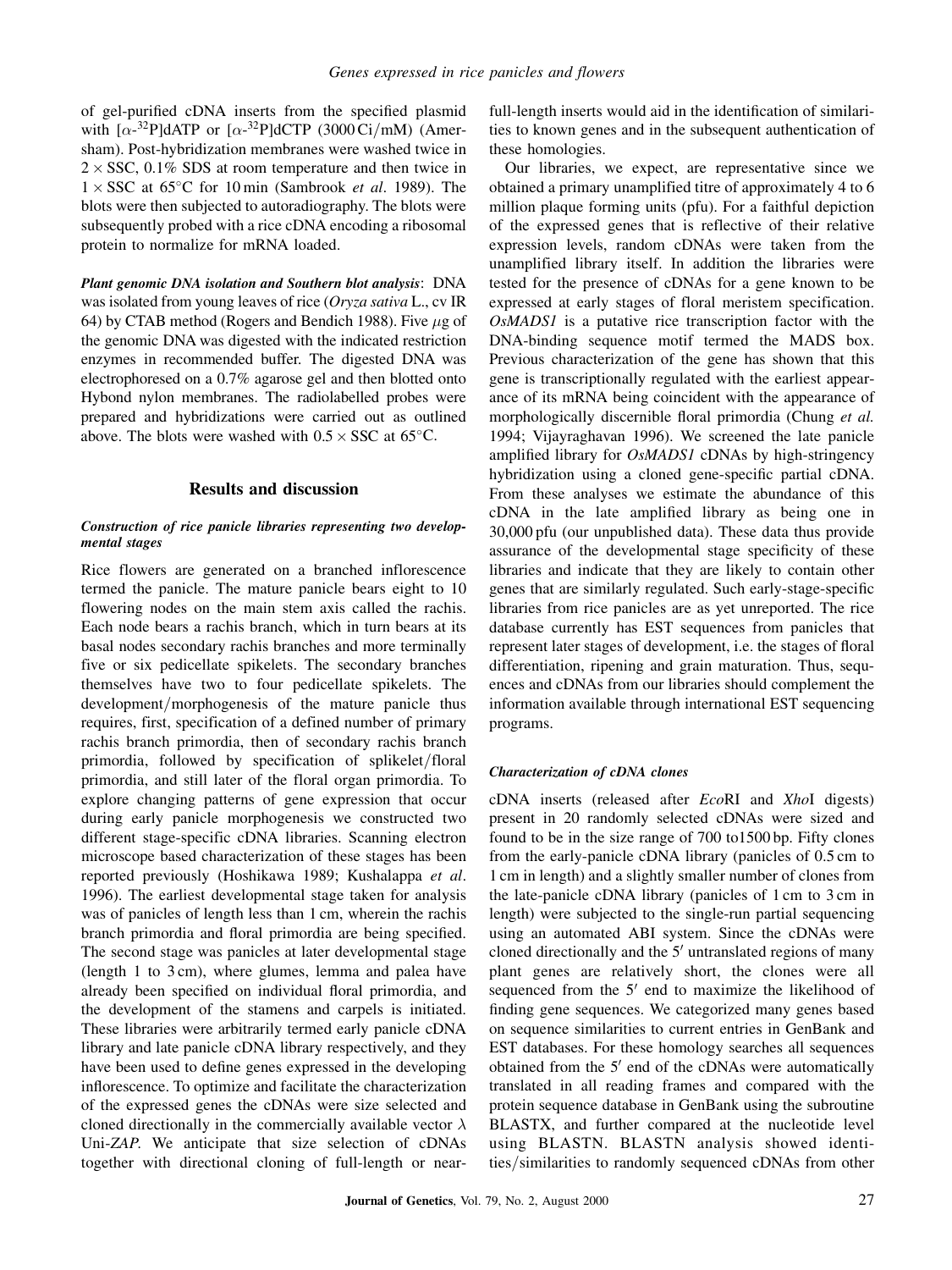## Kumuda M. Kushalappa et al.

| Clone                      | GenBank Accession                        | ${\bf NCBI}$ |                                                                              | Hits to rice ESTs at           |
|----------------------------|------------------------------------------|--------------|------------------------------------------------------------------------------|--------------------------------|
| number                     | of rice cDNAs                            | <b>BLAST</b> |                                                                              | TIGR (WU-BLASTN                |
|                            |                                          | score        | Putative functional identification                                           | scores)                        |
| <b>Structural proteins</b> |                                          |              |                                                                              |                                |
| ERD9                       | AF074728                                 |              | Uroporphyrinogen decarboxylase precursor                                     | TC17200 (712)                  |
| ERD <sub>56</sub>          | AF074737                                 | 369          | Acetyl CoA dehydrogenase                                                     |                                |
| ERD59                      | AF074739                                 | 396          | Pyruvate dehydrogenase                                                       | S2039-1A (838)                 |
| ERD <sub>62</sub>          | AF074742                                 | 540          | Protein disulphide isomerase precursor                                       | R0110-1A (1104)                |
| ERD76                      | AF074754                                 | 590          | Ascorbate peroxidase                                                         | S3683-1A (1331)                |
| LRD5                       | AF074772                                 | 728          | Ion channel protein (36 kDa porin II)                                        | TC21145 (2522)                 |
| LRD14                      | AF074780                                 | 980          | Ubiquitin gene                                                               | C73073 (809)                   |
| LRD <sub>21</sub>          | AF074787                                 | 476          | Sorghum aldehyde dehydrogenase                                               | AU029563 (363)                 |
| LRD <sub>22</sub>          | AF074788                                 | 120          | Theronyl tRNA synthetase ligase                                              |                                |
| LRD <sub>23</sub>          | AF074789                                 | 399          | Proteosome subunit                                                           | C <sub>27723</sub> (648)       |
| LRD24                      | AF074790                                 | 510          | Permease                                                                     | C0087-A (735)                  |
| LRD <sub>28</sub>          | AF074793                                 |              | Aldehyde dehydrogenase                                                       | TC22754 (2044)                 |
| LRD <sub>29</sub>          | AF074794                                 | 198          | Ubiquitin conjugating enzyme                                                 | TC26955 (1989)                 |
| LRD31                      | AF074795                                 | 300          | Ubiquitin conjugating enzyme                                                 | C26526(964)                    |
| LRD32                      | AF074796                                 | 309          | Ubiquitin conjugating enzyme                                                 | TC26955 (1967)                 |
| LRD36                      | AF074798                                 | 506          | Permease                                                                     | TC29466 (4004)                 |
| LRD42                      | AF074803                                 | 186          | Mitochondrial membrane-associated protein                                    |                                |
| LRD45                      | AF074805                                 | 140          | Glucoride precursor                                                          | C91824 (935)                   |
| LRD46                      | AF074806                                 | 100          | Membrane-associated protein                                                  |                                |
| LRD49                      | AF074808                                 | 391          | Glycine-rich protein                                                         |                                |
|                            | Protein kinases/phosphatases             |              |                                                                              |                                |
| ERD53                      | AF074734                                 | 396          | LRR proteins                                                                 | S10770 (1324)                  |
| ERD90                      | AF073306                                 | 181          | Protein kinase                                                               | S14172-A (620)                 |
| ERD77                      | AF074755                                 |              | Putative receptor kinase                                                     | NP001765 (222)                 |
| LRD12                      | AF074779                                 |              | Putative GTP-binding protein                                                 | TC21339 (2976)                 |
| LRD9                       | AF074776                                 |              |                                                                              | D <sub>47079</sub> (1119)      |
|                            | Transcription factors/regulatory factors |              | Type 2 phosphatidic acid phosphatase                                         |                                |
| ERD <sub>2</sub>           | AF074725                                 | 77           |                                                                              |                                |
| ERD <sub>6</sub>           | AF073305                                 | 395          | CUC/NAM protein<br>COP1 protein                                              | C10012A (211)<br>TC22849 (735) |
| ERD57                      |                                          |              |                                                                              |                                |
| ERD67                      | AF074738<br>AF074747                     | 144          | Maize DNA-binding protein<br>Rice putative AP2-domain-containing protein     | TC26129 (3135)                 |
| ERD <sub>69</sub>          | AF074749                                 |              |                                                                              | TC16635 (435)<br>TC16635 (435) |
| ERD74                      | AF074752                                 | 229          | Rice putative AP2-domain-containing protein<br>AP2-domain-containing protein | SS298 (406)                    |
|                            |                                          | 211          |                                                                              |                                |
| ERD79                      | AF074757                                 |              | Glycine-rich RNA-binding protein                                             | C <sub>2839</sub> (970)        |
| ERD91<br>LRD7              | AF074767<br>AF074774                     | 210<br>197   | Glycine-rich RNA-binding protein                                             | S15624 (900)                   |
| LRD15                      | AF074781                                 | 100          | Pollen-specific protein<br>CCAAT-binding factor                              | TC23518 (735)                  |
| LRD16                      | AF074782                                 |              | CCAAT-binding factor                                                         | AF074781 (2297)                |
|                            | AF074783                                 |              | CUC/NAM protein                                                              | C27594 (492)                   |
| LRD17<br>LRD18             | AF074784                                 | 135<br>130   | CUC/NAM protein                                                              | C28512 (1198)                  |
| LRD3                       | AF074801                                 | 72           | Polycomb-like nuclear protein                                                |                                |
| <b>Inducible proteins</b>  |                                          |              |                                                                              |                                |
|                            |                                          |              |                                                                              |                                |
| ERD4<br>ERD63              | AF074727<br>AF074744                     | 155<br>211   | Stress-inducible protein<br>Salt-inducible protein                           | S1571A (641)                   |
|                            |                                          |              |                                                                              |                                |
| ERD <sub>80</sub>          | AF074758                                 | 750          | Salt-stress-inducible protein                                                | S2603 (1954)                   |
| ERD89                      | AF074766<br>AF074769                     | 125<br>70    | Sorghum pathogen-induced 1 (PT1)<br>Early jasmonate-inducible gene           |                                |
| LRD <sub>2</sub>           |                                          |              |                                                                              |                                |
| LRD3                       | AF074770                                 | 185          | Zn-inducible protein                                                         | S15878 (600)                   |
| LRD <sub>8</sub><br>LRD38  | AF074775<br>AF074800                     | 313<br>72    | Zn-inducible protein<br>Jasmonate-inducible gene                             | AA752898 (712)                 |
| LRD41                      | AF074802                                 | 700          |                                                                              |                                |
|                            |                                          |              | Salt-stress-inducible protein                                                | C <sub>25</sub> 168 (1759)     |
| <b>Miscellaneous</b>       |                                          |              |                                                                              |                                |
| ERD52                      | AF074733                                 | 396          | 60S Ribosomal protein L27A                                                   | TC21974 (1829)                 |
| ERD55                      | AF074736                                 |              | Mei-2-like protein                                                           | TC21552 (2228)                 |
| ERD64                      | AF074744                                 | 446          | 40S Ribosomal protein                                                        | C756A (892)                    |
| ERD <sub>65</sub>          | AF074745                                 | 242          | Retrotransposon                                                              |                                |

(continued)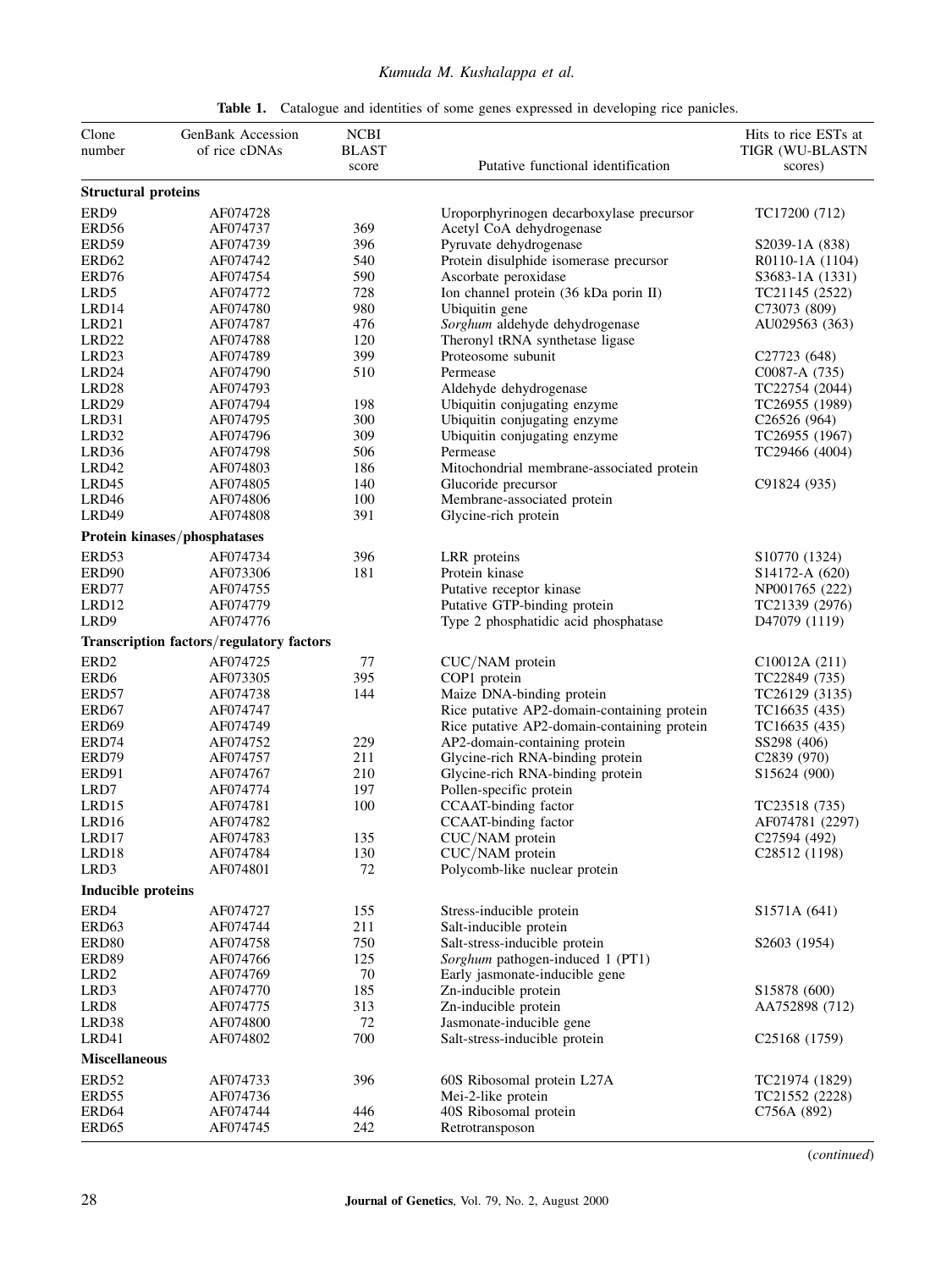| Genes expressed in rice panicles and flowers |  |  |  |
|----------------------------------------------|--|--|--|
|                                              |  |  |  |

| ERD87             | AF074764 | 70   | Glutaredoxin                   | TC26114 (405)            |
|-------------------|----------|------|--------------------------------|--------------------------|
| ERD <sub>86</sub> | AF074763 | 175  | dnaJ domain heat shock protein | TC25259 (4264)           |
| LRD4              | AF074771 | 420  | 40S Ribosomal protein          | TC22516 (2247)           |
| <b>Novel</b>      |          |      |                                |                          |
| ERD3              | AF074726 | 289  | Uncharacterized wheat EST      |                          |
| ERD10             | AF074729 | < 70 | Unknown                        |                          |
| ERD13             | AF074730 | 186  | Uncharacterized maize EST      |                          |
| ERD <sub>16</sub> | AF074731 | < 70 | Unknown                        |                          |
| ERD <sub>60</sub> | AF074740 | < 70 | Unknown                        |                          |
| ERD61             | AF074741 | 198  | Uncharacterized rice EST       |                          |
| ERD <sub>66</sub> | AF074746 | 452  | Uncharacterized maize EST      |                          |
| ERD68             | AF074748 | < 70 | Unknown                        |                          |
| ERD75             | AF074753 |      | Uncharacterized rice EST       | D43228 (1094)            |
| ERD78             | AF074756 | < 70 | Unknown                        | S0325 (563)              |
| ERD <sub>85</sub> | AF074762 | 89   | Uncharacterized rice EST       | D <sub>15565</sub> (480) |
| ERD51             | AF074732 |      | Uncharacterized rice EST       | D48842 (1183)            |
| ERD54             | AF074735 |      | Uncharacterized rice EST       | TC16318 (720)            |
| ERD <sub>82</sub> | AF074760 | < 72 | Unknown                        |                          |
| ERD88             | AF074765 | 206  | Uncharacterized rice EST       | TC20920 (1776)           |
| LRD <sub>6</sub>  | AF074773 |      | Uncharacterized rice EST       | TC24226 (2927)           |
| LRD10             | AF074777 |      | Uncharacterized rice EST       | TC28173 (2644)           |
| LRD11             | AF074778 |      | Uncharacterized rice EST       | TC24226 (1447)           |
| LRD19             | AF074785 |      | Uncharacterized rice EST       | AW155020 (216)           |
| LRD <sub>20</sub> | AF074786 |      | Uncharacterized rice EST       | TC17242 (3457)           |
| LRD <sub>25</sub> | AF074791 |      | Uncharacterized rice EST       | TC19535 (3507)           |
| LRD <sub>26</sub> | AF074792 |      | Uncharacterized rice EST       | AU73592 (483)            |
| LRD37             | AF074799 |      | Uncharacterized rice EST       | TC17040 (3988)           |
| LRD43             | AF074804 |      | Uncharacterized rice EST       | TC17040 (4093)           |
| LRD48             | AF074807 |      | Uncharacterized rice EST       | TC19535 (3567)           |

organisms. In both searches BLAST scores greater than 70 were taken to indicate sequence similarity. Alternatively, a WU-Blast score greater than 250 obtained against any rice EST was taken as significant. A summary of the sequence analysis is provided in table 1. The GenBank Accession numbers of the rice cDNAs are given. A putative functional assignment is also shown for those cDNAs that bear similarities to known genes in other species or in rice itself. Of the 80 sequences submitted to GenBank, about 68% showed similarity to known genes, while 32% represented potentially unknown/uncharacterized cDNAs. Despite the fact that these cDNAs were identified from a small set of random clones, they might comprise unique sequences since they are isolated from panicles at early stages of development. Not surprisingly, we find rather diverse types of genes expressed. The group of cDNAs with homologies to structural genes from other systems constitutes approximately 24% and perhaps represents housekeeping genes, expected to be present in any cell type. Similarly a number of genes were identified to possibly be involved in cell–cell signalling on the basis of their homologies to plant protein  $kinases/phosphatases$  and leucine-rich-repeat (LRR)domain-containing proteins that are known to have diverse functions in signal transduction pathways. The bestcharacterized LRR-motif-containing protein from rice is Xa21 with a clearly demonstrated function in rice blight resistance (Song et al. 1995). It is attractive to speculate that the LRR protein (ERD53) identified in our cDNA screen

Table 1. (continued)

plays a role in signalling that controls cell proliferation, possibly like the product of the Arabidopsis CLV1 gene, a LRR receptor kinase involved in regulating cell proliferation through cell-cell communication (Clark et al. 1997). The expression of *ERD53*, as is already known for *CLV1*, is not panicle or inflorescence specific (see figure 2). Therefore, a hit with a previously known EST from a different rice cDNA library is not unexpected. Protein kinases are in general well documented to participate in signalling pathways for cell proliferation, and their representation in this library is not surprising since panicles at early stages of development are largely proliferating tissues.

Other cDNAs displayed similarities to regulatory genes or putative transcription factors. In a few cases the identified homologues are known to play a specific role in floral development. For instance cDNAs (ERD2, LRD17 and 18) with homology to CUC genes of Arabidopsis (Aida et al. 1997) or the NAM gene of petunia (Souer et al. 1996) were identified at both stages of development studied here. CUC,  $NAM$ , and the very recently identified homologue in Arabidopsis, NAP, play developmental roles in establishment of the shoot apical meristem and floral development (Sablowski and Meyerowitz 1998). The suggested plantspecific function is positional definition of cells in developing meristems and organ primordia. While proteins containing NAC domain define a gene family, their tissue-specific and development-specific regions of synthesis are likely to give clues on their function. The rice cDNA ERD74 is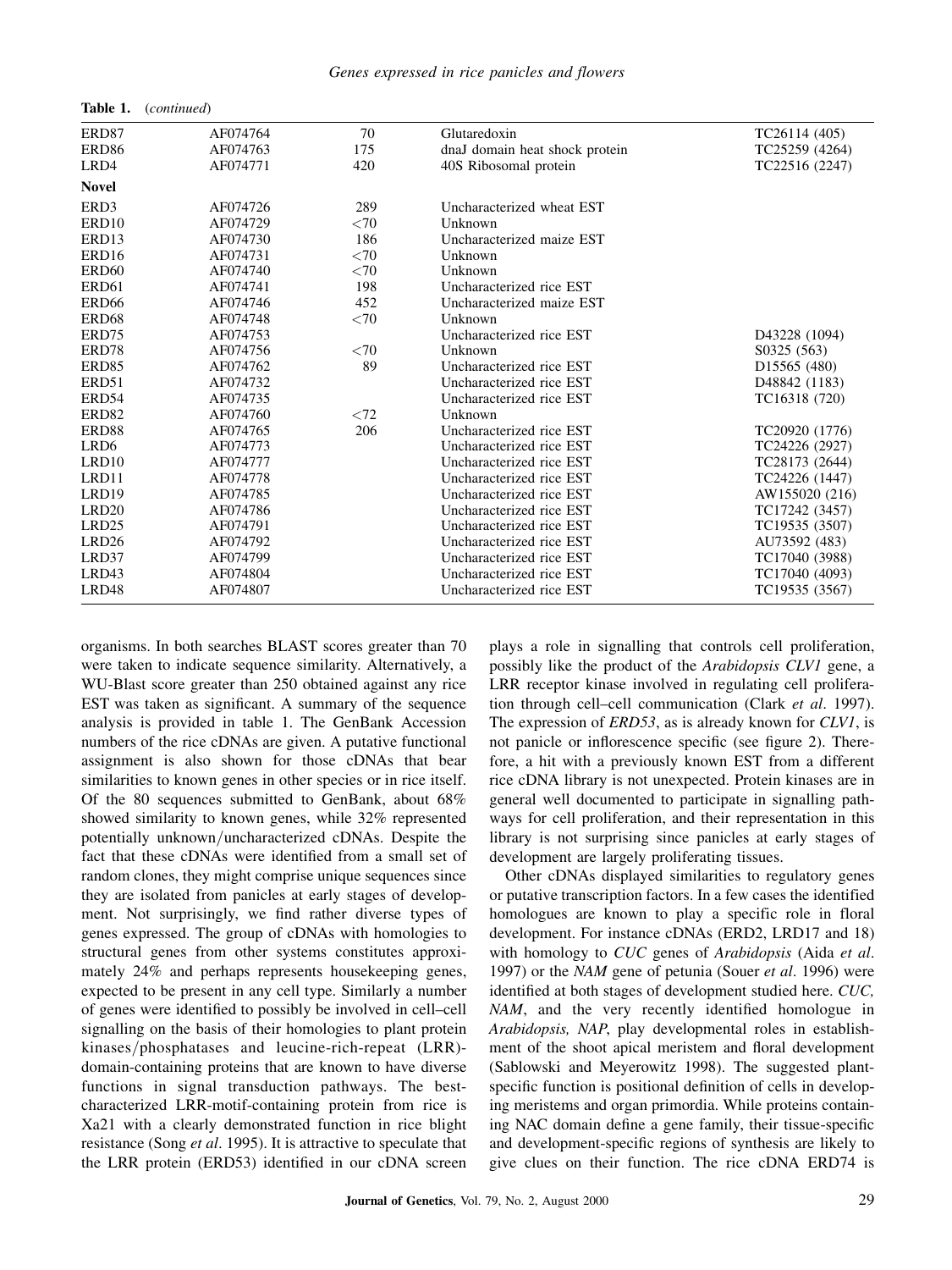a member of a different gene family, with the sequencespecific DNA-binding motif found in transcription factors responding to ethylene. A few members of this rather large gene family are known to play a role in flower development. The AP2 and ANT genes of Arabidopsis belong to this group and they contribute to floral meristem and organ identity or ovule development, respectively (Jofuku et al. 1994; Klucher et al. 1996). ERD74 has considerable homology to the ANT gene. In addition, putative DNA-binding (ERD57) and RNA-binding proteins (ERD79) are identified in this collection of cDNA sequences and in some instances their homologues in other plant systems are suggested to be tissue specific. We have also identified a cDNA with homology to Arabidopsis COP1, which encodes a regulator of photomorphogenesis unique in containing both  $\text{Zn}^+$ -finger DNA-binding motif and WD-40 repeat motifs that mediate protein–protein interactions (Deng et al. 1992). Yet other clones exhibited significant similarity to genes whose expression is situation specific, such as salt stress (ERD80) or abiotic stress (ERD4). Their representation in the library possibly reflects their basal level of expression in uninduced tissues. The last rice cDNA in this collection that requires specific mention is the one with similarity to the polycomb group of proteins, the prototype being the POLYCOMB gene of Drosophila melanogaster. Genes homologous to *POLYCOMB* function as chromatin reorganizers and transcriptional repressors of homeotic genes. Genes with analogous functions that are similar to POLYCOMB are known in Arabidopsis (Goodrich et al. 1997).

#### Genome organization and expression analysis of the databasematched random cDNA clones

A functional analysis of these cDNAs is necessary to provide information on their roles in vivo. As a beginning towards this analysis a few cDNAs were chosen for genomic characterization by Southern analysis as well as for their RNA expression analysis by Northern blots. Genes that were predicted by sequence homology to belong to gene families were found to be so by Southern analysis. For example, the gene for  $ERD74$   $-$  a potential transcription factor with EREB (ethylene response element binding) motif  $\overline{\phantom{a}}$  is a member of a rice gene family comprising at least six or seven closely related members (figure 1B), which were detected even under highest stringency of hybridization. Similarly, the LRR-repeat-containing factor encoded in the  $cDNA$  ERD53 is a member of a gene family (figure 1C). Yet other cDNAs like the COP1 homologue (ERD6) appear to be single copy in the rice genome (figure  $1A$ ). A functional analysis for single-copy genes can begin with the generation and analysis of loss-of-function mutants and studies on the effects of their ectopic expression. For those cDNAs that belong to gene families functional analysis is not so straightforward. In these latter cases, knowing their tissuespecific and cell-type-specific expression pattern may



Figure 1. Genomic organization of three randomly selected cDNAs. Southern blot analysis of IR64 genomic DNA digested with EcoRI, PstI or HindIII (abbreviated as E, P or H above the respective lanes) was taken for probing. The DNA digests in panel A were probed with the cDNA ERD6, those in panel B with the cDNA ERD74, and those in panel C with the cDNA ERD53. The migration positions of the marker DNA fragments from a  $\lambda$  HindIII digest are shown to the extreme left.

provide insights into their function. We therefore carried out Northern blot analysis using specific cDNA probes and total RNA from different parts of the adult plant, i.e. leaves, leaf sheaths that enclose panicles, panicles at early and late stages of development, floral/spikelet outer nonreproductive whorls and floral reproductive whorls. In addition, young roots and shoots were taken from seedlings. mRNA integrity and quantitation of the amount loaded was determined by probing the same RNA samples for a known rice gene encoding a ribosomal protein. These analyses showed that some cDNAs are expressed at varying levels in different aerial tissues of adult plants. The putative LRRdomain-containing factor in ERD53 and the DNA-binding protein in ERD57 are not expressed or are expressed at very low levels in roots and shoots of young seedlings. They are expressed poorly, if at all, in the floral/spikelet organs lemma, palea, stamens and carpels (figure 2). They are however expressed at varying levels in young leaf sheaths and in the developing panicle rachis and branches (figure 2). Contrastingly, the transcripts from ERD74 with homology to AP2 and ANT genes of Arabidopsis are expressed almost constitutively and this is similar to the previously known constitutive RNA expression of AP2 (Jofuku et al. 1994). It is surmised that the flower-specific phenotypes of  $ap2$ mutants are brought about through post-transcriptional regulation of AP2. ERD80, as predicted by its sequence homology, is induced by abiotic salt stress (figure 3). This cDNA is expressed at very low constitutive levels in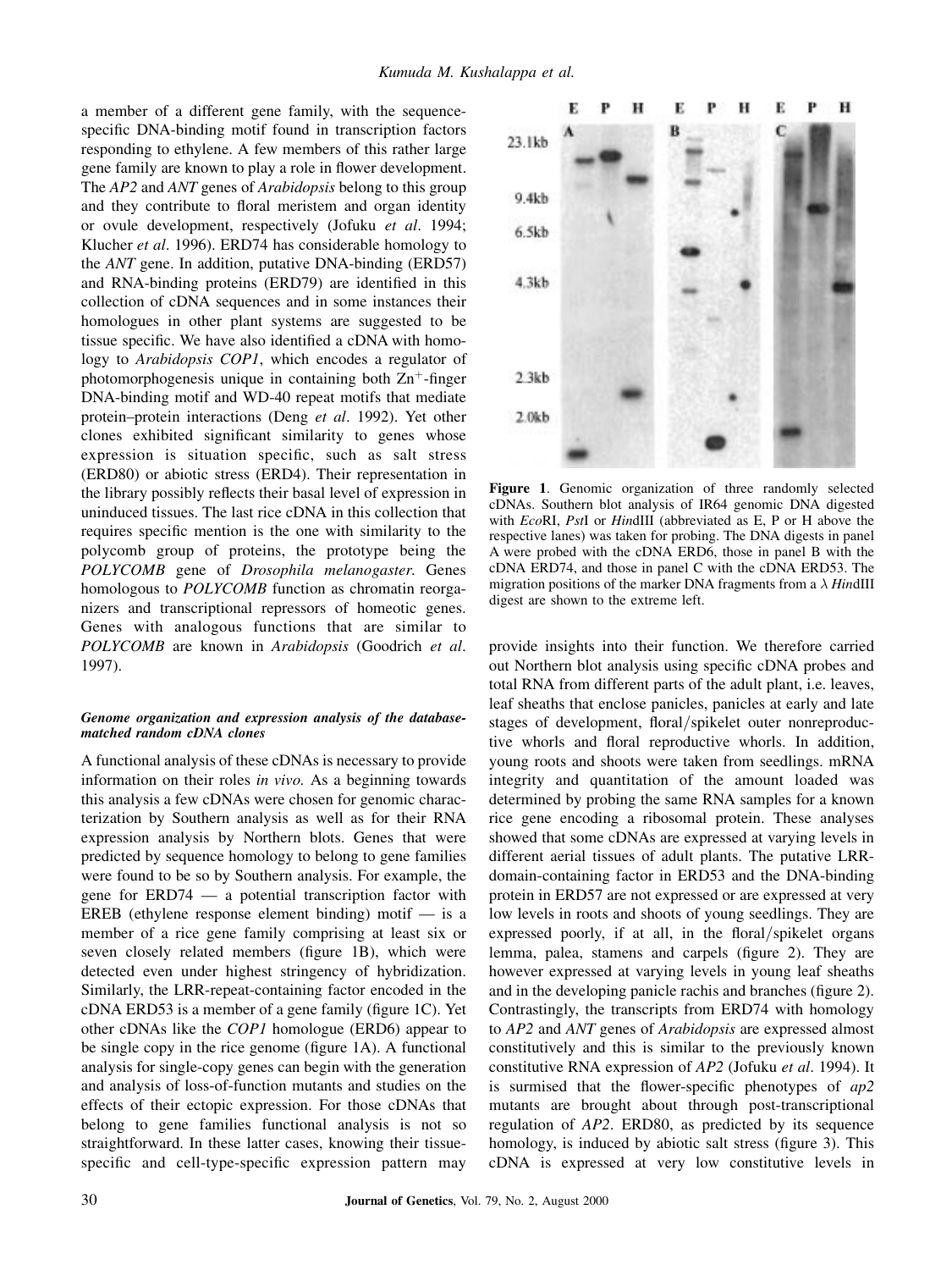

Figure 2. Spatial and temporal expression patterns for a few cDNAs. RNA expression pattern and levels for a few randomly selected cDNA clones were tested in various rice tissues. Total RNA was isolated from adult plant parts: leaves, leaf sheaths, early panicles  $(1 \text{ cm})$ , late panicles  $(2 \text{ to } 3 \text{ cm})$ , nonreproductive floral structures lemma and palea, and reproductive tissues stamen and carpel. Juvenile shoots and roots were obtained from 15-to-20-dayold seedlings. Thirty  $\mu$ g total RNA from each tissue was fractionated on 1.2% formaldehyde agarose gels, blotted onto membranes, and hybridized with the specific cDNA probe indicated to the left. The class of genes that these cDNAs are likely to belong to is also shown to the right. Hybridization of the blots with a probe encoding a rice 40S ribosomal protein was used to estimate the relative amounts of mRNA present in each lane.



Figure 3. Induced expression of ERD80. Thirty  $\mu$ g of total RNA from various parts of adult field-grown rice plants, i.e. leaf sheaths, early panicles, late panicles, lemma and palea, stamens and carpels were taken for analysis. Young roots and shoots from rice seedlings of age 15 to 20 days post-germination were taken for RNA preparation either before or after treatment with 0.1 M NaCl. All of these RNAs were electrophoresed on formaldehyde-agarose gels and then probed with the cDNA ERD80 which is homologous to a salt-induced gene. Hybridization of the blot with a gene for a 40S ribosomal protein provided an estimate of relative amounts of mRNA in the lanes.

seedling tissues as well as adult plant tissues. In seedlings that have been subjected to salt stress the transcripts are induced several fold. In yet other cDNAs where the sequence analysis suggests homology to tissue-specific factors of other plant systems, the expression pattern of the rice cDNA is not differentially regulated in tissues tested so far. For example, LRD7 is a cDNA with significant homology to a suggested pollen-specific factor. Our data show that it is expressed in rice stamens but it is also expressed at high levels in branching panicles, leaves and leaf sheaths (figure 2). For some other cDNAs the RNA levels were undetectable (data not shown).

Thus we have isolated a battery of rice genes that encode products with sequence homology to structural proteins, signalling molecules, transcription factors, and regulators of gene expression, and yet others that encode currently unknown factors. The characterization of their functions would give clues on their precise in vivo roles. This is feasible through the analysis of transgenic rice plants that express these cDNAs either constitutively or express antisense versions of these cDNAs to downregulate endogenous gene expression. In addition, analysis of clones that are apparently unique might lead to elucidation of new functions for new classes of proteins. These studies are a source for developmentally regulated promoters useful in tissue-targeted expression of desirable foreign genes. Likewise, these cDNAs offer potential molecules for future microarray analysis in genomic studies. In addition, once mapped on the rice genome these clones could serve as start points for studies of homologous genes in other cereal genomes.

#### Acknowledgements

We thank Dr Detlef Weigel, Salk Institute, La Jolla, USA, for the helpful discussions during this study. We are grateful to Mike Reinsel, United States Department of Agriculture, for help with DNA sequencing. We acknowledge gratefully Suresh Kumar's timely input during some of the plasmid excisions and RNA preparations during this study. We thank P. Sriram, Reena Kartha and Kalika Prasad for updating the sequence homologies and protein motif searches. We thank University of Agricultural Sciences, GKVK, Bangalore, for providing us rice plants, and Mr M. Suresh for assisting in manuscript preparation. This work was supported by a USDA travel fellowship and a Rockefeller Foundation grant (95001#380) to U.V.

#### References

- Aida M., Ishida T., Fukaki H., Fujisawa H. and Tasaka M. 1997 Genes involved in organ separation in Arabidopsis: An analysis of the cup-shaped cotyledon mutant. Plant Cell 9, 841-857.
- Altschul S. F., Madden T. L., Schaffer A. A., Zhang J., Miller W. and Lipman D. J. 1997 Gapped BLAST and PSI-BLAST: A new generation of protein database search programs. Nucl. Acids Res. 25, 3389-3402.
- Chung Y., Kim S., Finkel D, Yanofsky M. F. and An G. 1994 Early flowering and reduced apical dominance result from ectopic expression of a rice MADS box gene. Plant Mol. Biol. 26, 657±665.
- Church G. M. and Gilbert W. 1984 Genomic sequencing. Proc. Natl. Acad. Sci. USA 81, 1191-1195.